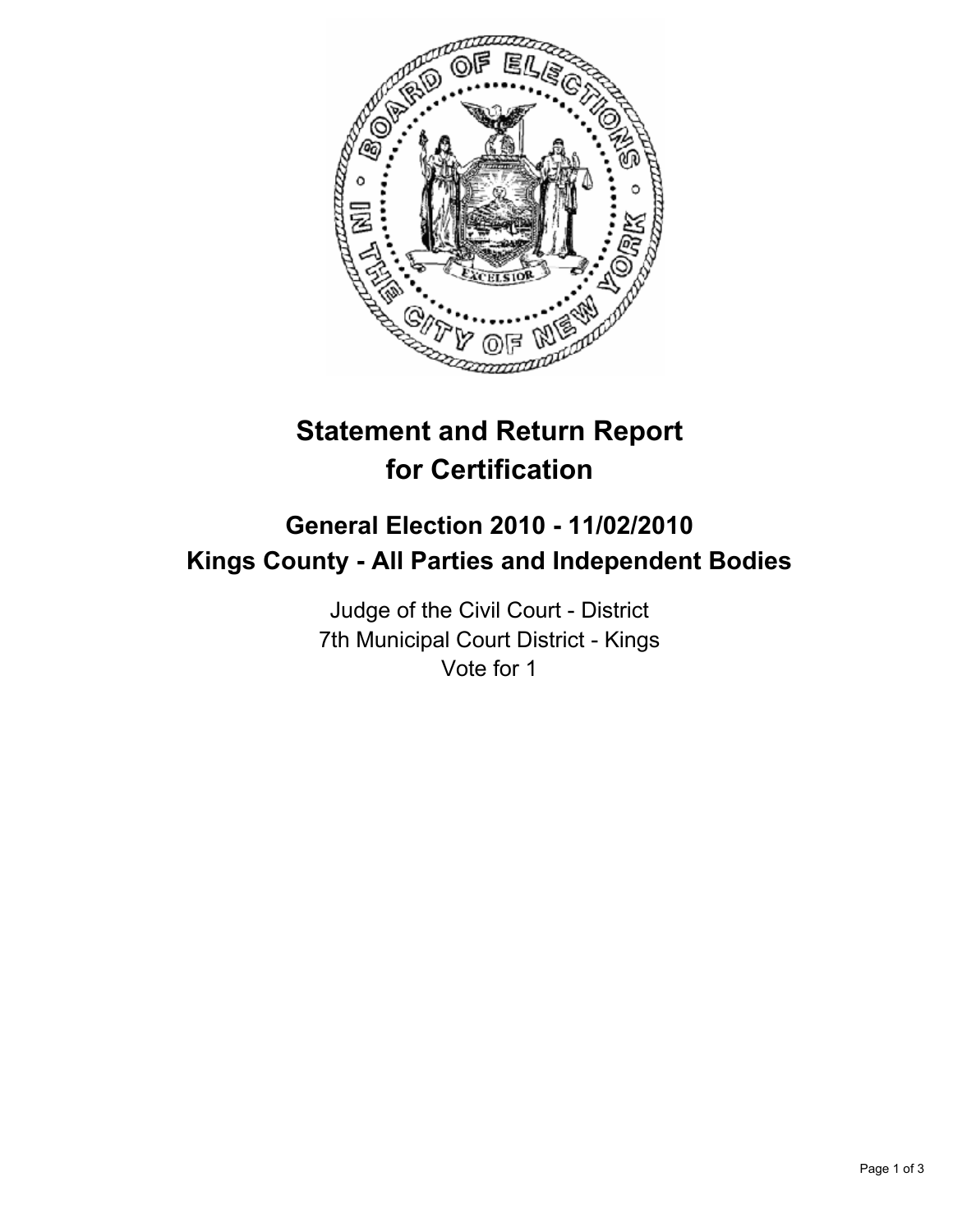

#### **Assembly District 40**

| <b>PUBLIC COUNTER</b>       | 13,032 |
|-----------------------------|--------|
| <b>EMERGENCY</b>            | 59     |
| ABSENTEE/MILITARY           | 158    |
| <b>AFFIDAVIT</b>            | 383    |
| <b>Total Ballots</b>        | 13,653 |
| BETTY WILLIAMS (DEMOCRATIC) | 10,585 |
| ADELI SANFORD (WRITE-IN)    |        |
| <b>Total Votes</b>          | 10,586 |
| Unrecorded                  | 3.067  |

## **Assembly District 53**

| PUBLIC COUNTER              | 2,201 |
|-----------------------------|-------|
| <b>EMERGENCY</b>            | 0     |
| ABSENTEE/MILITARY           | 23    |
| AFFIDAVIT                   | 80    |
| <b>Total Ballots</b>        | 2,307 |
| BETTY WILLIAMS (DEMOCRATIC) | 1,745 |
| <b>Total Votes</b>          | 1,745 |
| Unrecorded                  | 562   |

#### **Assembly District 54**

| <b>PUBLIC COUNTER</b>       | 9.516 |
|-----------------------------|-------|
| <b>EMERGENCY</b>            | 0     |
| ABSENTEE/MILITARY           | 62    |
| <b>AFFIDAVIT</b>            | 311   |
| <b>Total Ballots</b>        | 9,897 |
| BETTY WILLIAMS (DEMOCRATIC) | 7,756 |
| <b>Total Votes</b>          | 7,756 |
| Unrecorded                  | 2,141 |

### **Assembly District 55**

| <b>PUBLIC COUNTER</b>       | 1,739 |
|-----------------------------|-------|
| <b>EMERGENCY</b>            | 0     |
| ABSENTEE/MILITARY           | 40    |
| AFFIDAVIT                   | 60    |
| <b>Total Ballots</b>        | 1,841 |
| BETTY WILLIAMS (DEMOCRATIC) | 1,509 |
| <b>Total Votes</b>          | 1,509 |
| Unrecorded                  | 332   |

### **Assembly District 56**

| <b>PUBLIC COUNTER</b>       | 695 |
|-----------------------------|-----|
| <b>EMERGENCY</b>            | 0   |
| ABSENTEE/MILITARY           | 10  |
| AFFIDAVIT                   | 38  |
| <b>Total Ballots</b>        | 743 |
| BETTY WILLIAMS (DEMOCRATIC) | 572 |
| <b>Total Votes</b>          | 572 |
| Unrecorded                  |     |